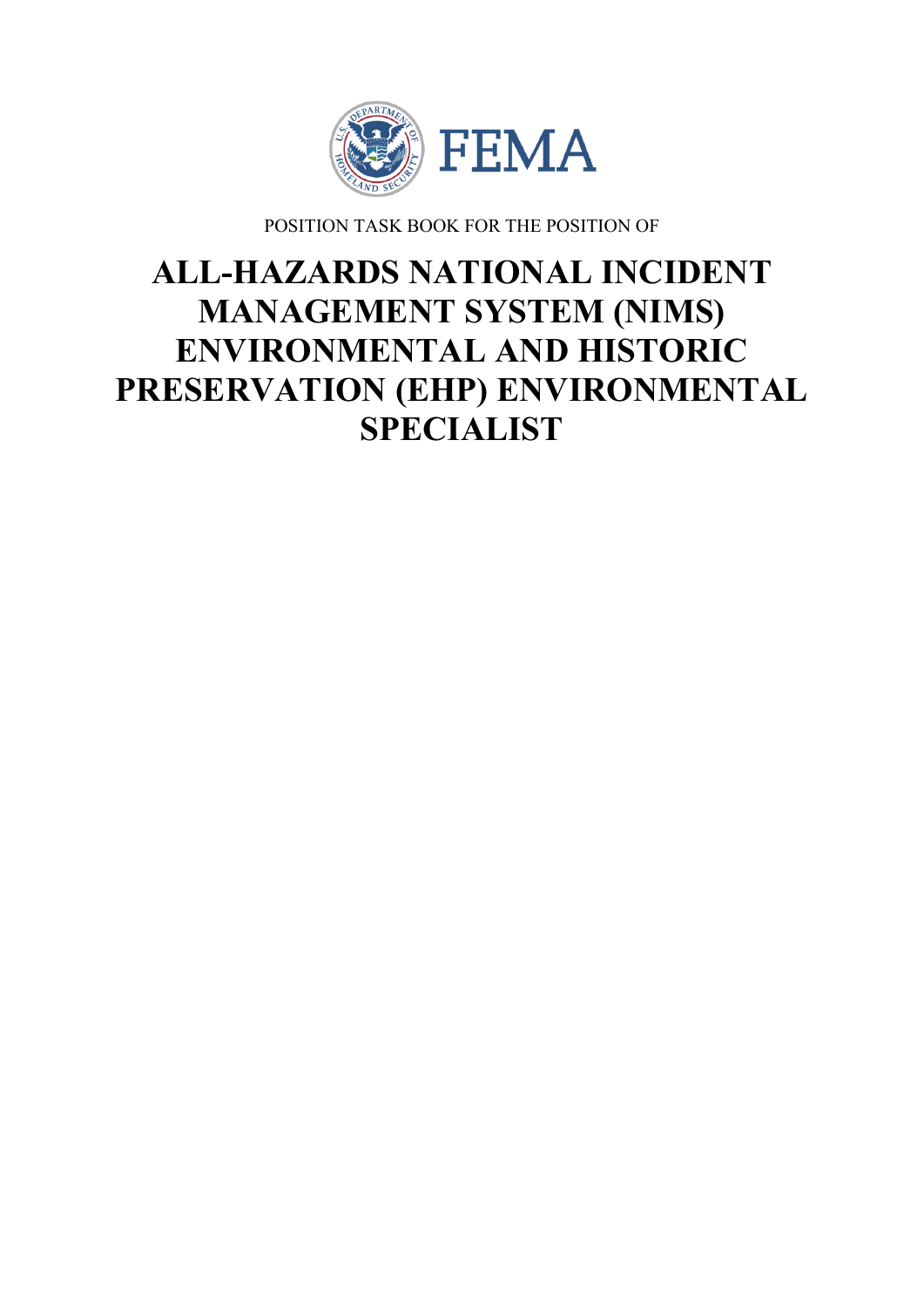# **ENVIRONMENTAL AND HISTORIC PRESERVATION (EHP) ENVIRONMENTAL SPECIALIST**

## *1. Competency:* **Ensure completion of assigned actions to meet identified objectives.**

*Description:* Identify, analyze, and apply relevant situational information and evaluate actions to complete assignments safely and meet identified objectives.

#### *1a. Behavior:* **Conduct EHP project reviews**

| <b>TASK</b>                                                                                                                                                                                                                                                                                                                                                                                                                                                                                                                                                                                                                                                                                                                                                                      | <b>CODE</b> | <b>EVALUATION</b><br><b>RECORD#</b> | <b>EVALUATOR</b><br><b>INITIALS AND</b><br><b>DATE</b> |
|----------------------------------------------------------------------------------------------------------------------------------------------------------------------------------------------------------------------------------------------------------------------------------------------------------------------------------------------------------------------------------------------------------------------------------------------------------------------------------------------------------------------------------------------------------------------------------------------------------------------------------------------------------------------------------------------------------------------------------------------------------------------------------|-------------|-------------------------------------|--------------------------------------------------------|
| 1. Coordinate the integration of environmental reviews with<br>concurrent historic preservation and floodplain reviews:<br>• Facilitate reviews with floodplain and historic preservation<br>staff at the beginning of the review process<br>• Include floodplain and historic preservation staff in<br>meetings, and inform stakeholders of any project changes                                                                                                                                                                                                                                                                                                                                                                                                                 | E, F, I, J  |                                     |                                                        |
| 2. Support the development of EHP project review materials:<br>• Develop an environmental and floodplain document<br>• Compile relevant floodplain and environmental maps<br>• Document the review process in accordance with state or<br>local standards<br>• Review and determine the appropriate compliance<br>requirements based on state and local laws and regulations<br>• Coordinate and integrate local floodplain ordinances and<br>environmental regulations into the compliance reviews<br>• Ensure preparation of consultation letters to state and local<br>environmental agencies<br>• Conduct background research for phased environmental<br>site assessment                                                                                                    | E, F, I, J  |                                     |                                                        |
| 3. Support the environmental compliance review through<br>participation in project development meetings:<br>• Describe actions that trigger more extensive environmental<br>reviews<br>• Present basic requirements and responsibilities of the state<br>and local laws and regulations and various laws related to<br>coastal regions, floodplains, debris management, and<br>socioeconomic matters<br>• Provide specific technical support on regulations, policies,<br>and procedures Explain review process, documentation<br>requirements, timetables, and consultation needs, and<br>coordinate with Unified Federal Review<br>• Provide meeting minutes as documentation and as<br>checklist for follow-up actions<br>• Outline roles and responsibilities for compliance | E, F, I, J  |                                     |                                                        |

#### *1b. Behavior:* **Determine the recovery actions outside established environmental complianceagreements and protocols for streamlined review**

| <b>TASK</b> | <b>CODE</b> | <b>EVALUATION</b><br><b>RECORD#</b> | <b>EVALUATOR</b><br><b>INITIALS AND</b><br><b>DATE</b> |
|-------------|-------------|-------------------------------------|--------------------------------------------------------|
|             |             |                                     |                                                        |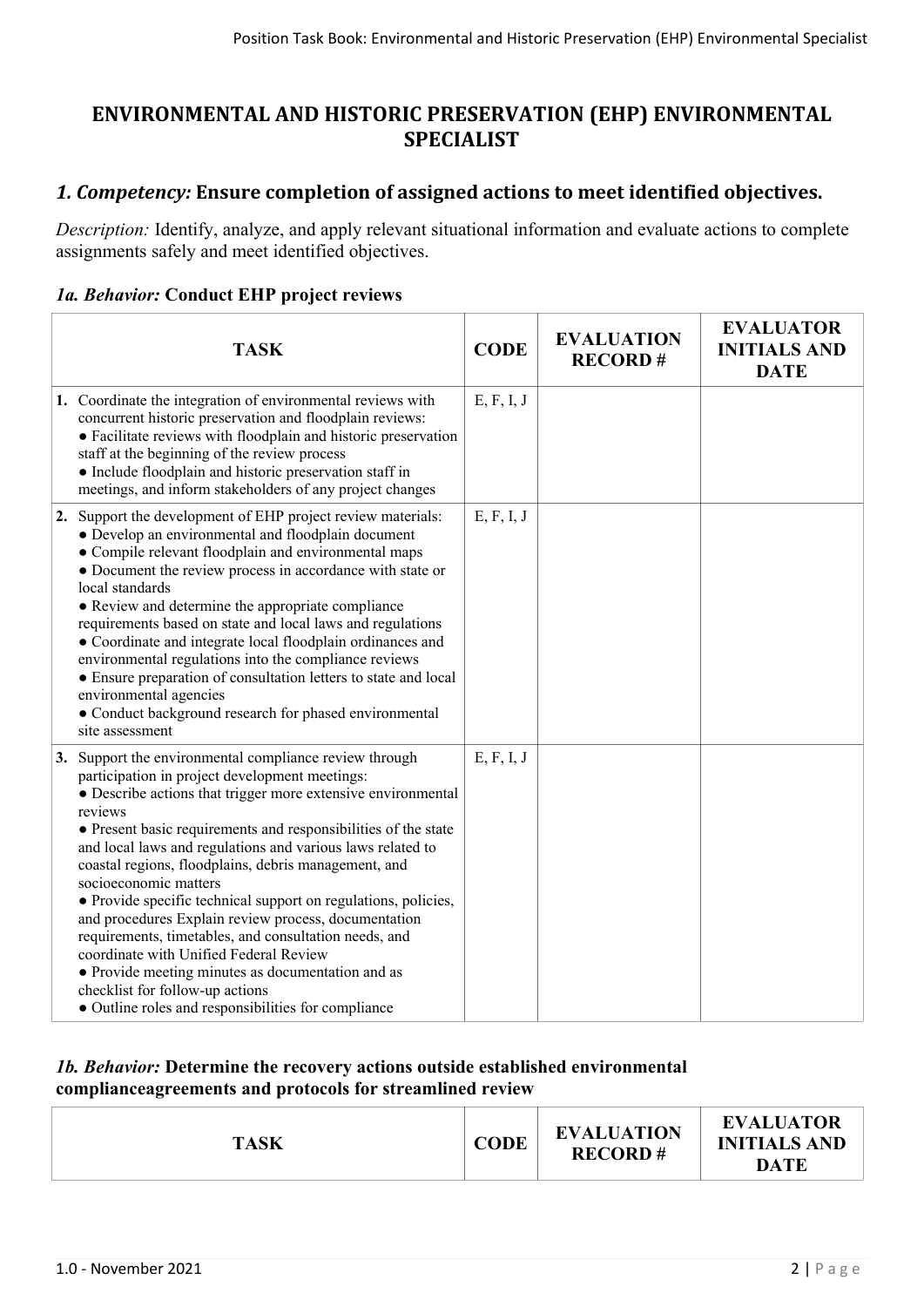|    | 4. Identify potential recovery actions not covered by<br>established agreements/protocols:<br>• Identify types of actions that have no significant<br>environmental impacts and do not require alternative actions                                                                                                                           | E, F, I, J |  |
|----|----------------------------------------------------------------------------------------------------------------------------------------------------------------------------------------------------------------------------------------------------------------------------------------------------------------------------------------------|------------|--|
| 5. | Identify the need for technical specialists and communicate<br>needs to immediate supervisor:<br>• During the review process, identify projects that require<br>technical specialists such as a Certified Floodplain Manager<br>(CFM), wetlands delineation expert, biologist, historic<br>preservation specialist, archaeologist, or others | E, F, I, J |  |
|    | <b>6.</b> Participate in scoping activity with external stakeholders:<br>• Address routine activities with minimal potential to affect<br>listed species, critical habitat, and local floodplain ordinance                                                                                                                                   | E, F, I, J |  |
|    | 7. Prepare a formal consultation, with a dequate supporting<br>documentation:<br>• Deliver completed scope of work and project locations<br>• Note potential impacts<br>• Provide photos and reference maps                                                                                                                                  | E, F, I, J |  |

### *1c. Behavior:* **Manage documentation according to the EHP management plan**

| TASK                                                                                                                                | <b>CODE</b> | <b>EVALUATION</b><br><b>RECORD#</b> | <b>EVALUATOR</b><br><b>INITIALS AND</b><br><b>DATE</b> |
|-------------------------------------------------------------------------------------------------------------------------------------|-------------|-------------------------------------|--------------------------------------------------------|
| <b>8.</b> Consolidate, organize, and file documents into the Authority  <br>Having Jurisdiction (AHJ)-recognized systems of record. | E, F, I, J  |                                     |                                                        |

#### *1d. Behavior:* **Provide technical assistance on environmental considerations to the incidentmanagement organization and external stakeholders**

| <b>TASK</b>                                                                                                                                                                                                                                                                                                                                                                                                                                                                                                                                 | <b>CODE</b> | <b>EVALUATION</b><br><b>RECORD#</b> | <b>EVALUATOR</b><br><b>INITIALS AND</b><br><b>DATE</b> |
|---------------------------------------------------------------------------------------------------------------------------------------------------------------------------------------------------------------------------------------------------------------------------------------------------------------------------------------------------------------------------------------------------------------------------------------------------------------------------------------------------------------------------------------------|-------------|-------------------------------------|--------------------------------------------------------|
| 9. Communicate environmental information, advice, and<br>statuses in a precise and timely manner to help solve<br>problems, answer questions, and inform others:<br>• Participate in status meetings<br>• Inform planning and resource decisions with assessment<br>results                                                                                                                                                                                                                                                                 | E, F, I, J  |                                     |                                                        |
| 10. Ensure that environmental reviews meet AHJ compliance<br>requirements.                                                                                                                                                                                                                                                                                                                                                                                                                                                                  | E, F, I, J  |                                     |                                                        |
| 11. Support the delivery of technical assistance on<br>environmental considerations:<br>• Interpret environmental regulations and policies and<br>provide relevant information for management decision-<br>making<br>• Compile relevant maps for situational awareness and<br>decision-making<br>• Conduct environmental and floodplain analysis<br>• Prepare consultation letters, including any issues, status<br>updates (for internal and external stakeholders), and<br>mitigation tactics to avoid adverse effects to the environment | E, F, I, J  |                                     |                                                        |
| • Conduct background research for phased environmental<br>site assessment                                                                                                                                                                                                                                                                                                                                                                                                                                                                   |             |                                     |                                                        |